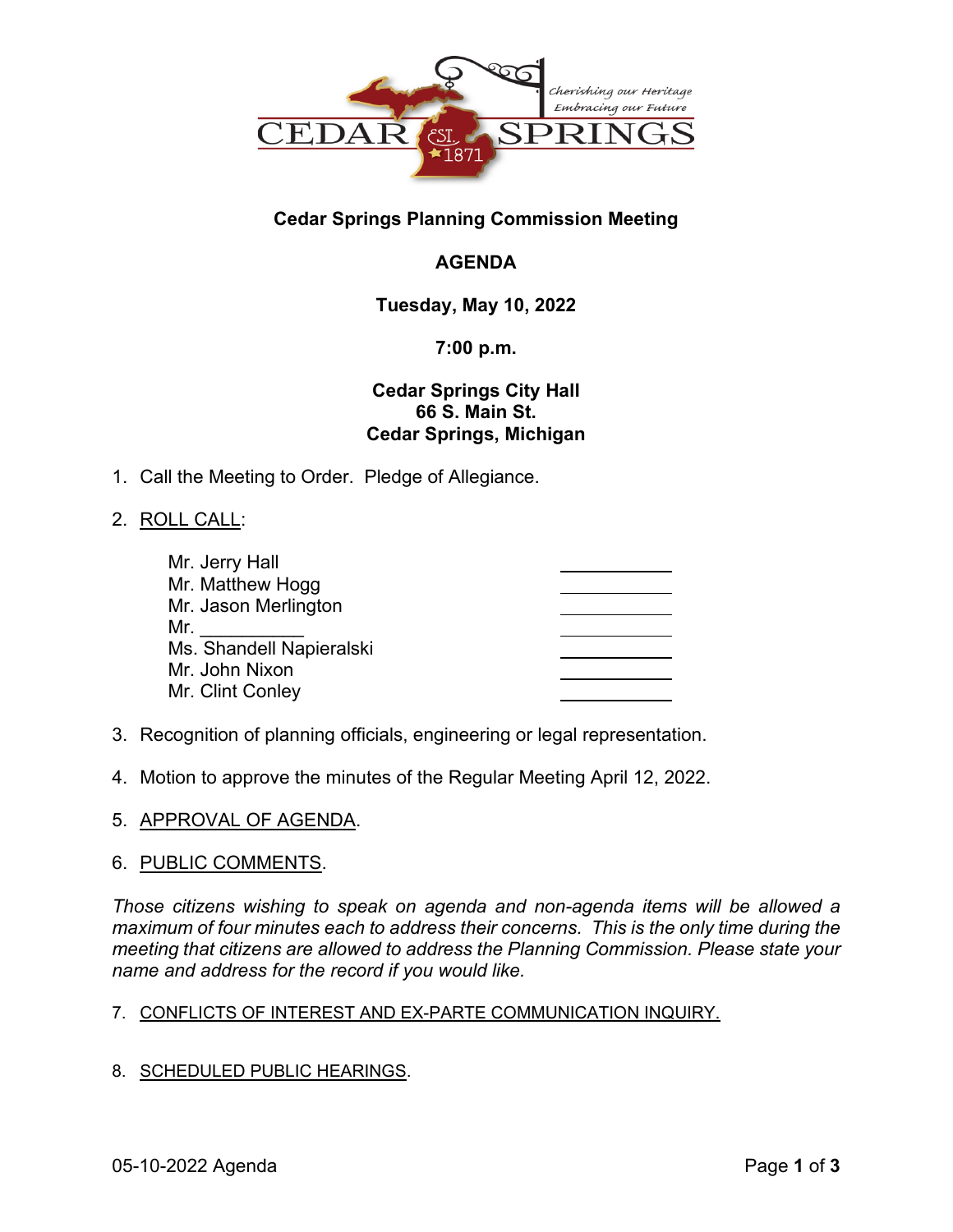- A. Public Hearing for An Ordinance To: Amend Chapter 32, Article VIII-Section 32-696 Uses-C Through E, Subpart (B) Churches Of The Code Of Ordinances For The City Of Cedar Springs. The proposed ordinance reduces the required lot size and amends parking requirements for Churches.
	- i. Motion to recommend approval of An Ordinance To: Amend Chapter 32, Article VIII-Section 32-696 Uses-C Through E, Subpart (B) Churches Of The Code Of Ordinances For The City Of Cedar Springs.
- 9. SITE PLAN REVIEWS.

A.

#### 10. OTHER BUSINESS.

- A. Discussion on sample Pool Ordinance
	- i) Sparta Pool Ordinance
- B. Discussion on sample Industrial Building Façade Requirements Ordinance
	- i) CM Industrial Façade requirements draft
- C. Discussion on the minimum/maximum parking requirements in the zoning ordinance for commercial and industrial uses.
	- i) Sec. 32-616 (Parking) Application and Design
	- ii) Sec. 32-617 Schedule of Parking Requirements
	- iii) Sec. 32-621 Maximum Parking
	- iv) Sec. 32-622 Deferred Parking for Commercial or Industrial Districts
- D. Moton to recommend approval of the Drainage Easement for the White Pine Trails neighborhood as described in Exhibit A
	- i) Exhibit A

#### 11. OPEN DISCUSSION FOR ISSUES NOT ON THE AGENDA.

- A. Correspondence
	- i) 2022 Calender
	- ii) 270 West St. development permit extension
	- iii) Site Development and Storm Water Runoff Facility Maintenance Agreement
	- iv) Easement for Sanitary Sewer and Watermain
- B. Staff Comments.
	- i) City Manager
	- ii) City Clerk
- C. Planning Commission Members.

#### 12. REPORT OF THE CITY COUNCIL REPRESENTATIVE.

#### 13. REPORT OF THE PLANNING CONSULTANT.